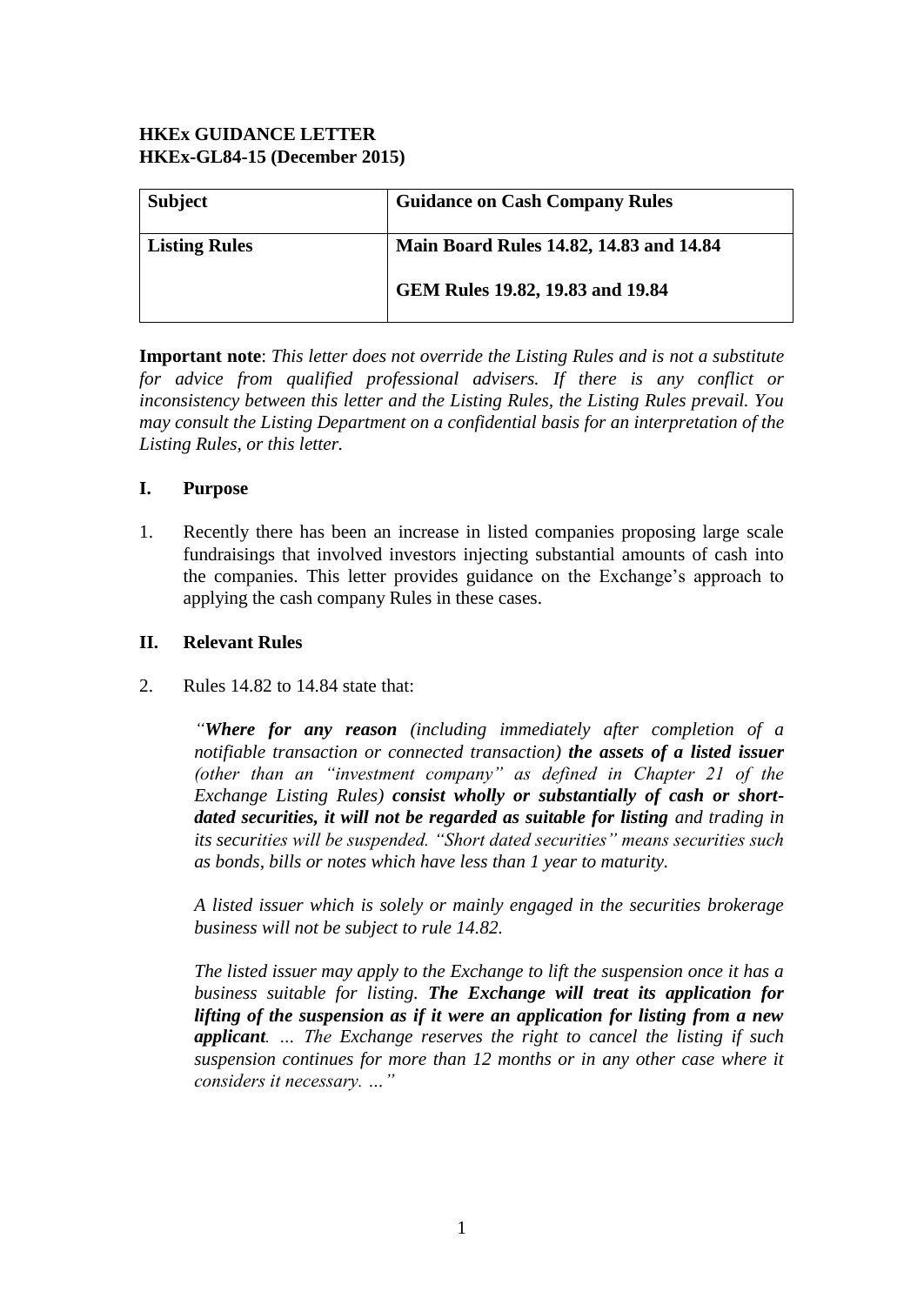## **III. Guidance**

- 3. Under Rule 14.82, a cash company is a company whose assets consist wholly or substantially of cash or short-dated securities. Once a company is found to be a cash company for any reason, it will not be regarded as suitable for listing and trading in its securities will be suspended. The company must apply to the Exchange to lift the suspension as if it were an application for listing from a new applicant (Rule 14.84). As a result, the company would be required to comply with all new listing requirements and issue a full listing document.
- 4. The object and purpose of these Rules is to enable the Exchange to maintain market quality and avoid speculative trading in the securities of cash companies.
- 5. Listed companies should note that there is no prescribed quantitative threshold in the cash company Rules for assessing whether a company's assets consist *substantially* of cash. The assessment required is not simply an analysis of a company's cash to assets ratio. Consideration is to be given also to the background facts and circumstances of the company's business, operation and financial position.

### *Application of cash company Rules to large scale fundraisings*

- 6. Recently a number of listed companies have proposed large scale fundraisings where investors would inject substantial amounts of cash into the companies, for example, through share subscriptions. The Exchange has assessed the application of the cash company Rules to individual cases based on their specific facts and circumstances (see examples in Part IV below). These cases share all or some of the following features:
	- (a) The size of the fundraising would be very significant to the company and would bear little or no correlation with the needs of the company's existing principal business.
	- (b) Funds raised would be used in largely greenfield operations of new businesses with little or no relation to the company's existing principal business. In some cases, these new businesses were the same as or similar to the businesses of the investor(s). There were also cases where the company claimed to have started the new businesses shortly before the proposed fundraisings (e.g. obtained a money lending license or acquired a small size money lending company).
	- (c) The investor(s) would obtain control (or de facto control) of the company and would intend to manage the new businesses. In most cases, a significant proportion of the directors of the company would resign and new directors would be nominated by the investor(s).
	- (d) Employing the cash obtained from the fundraising, the company would proceed to operate new businesses which are expected to be substantially larger than the original business.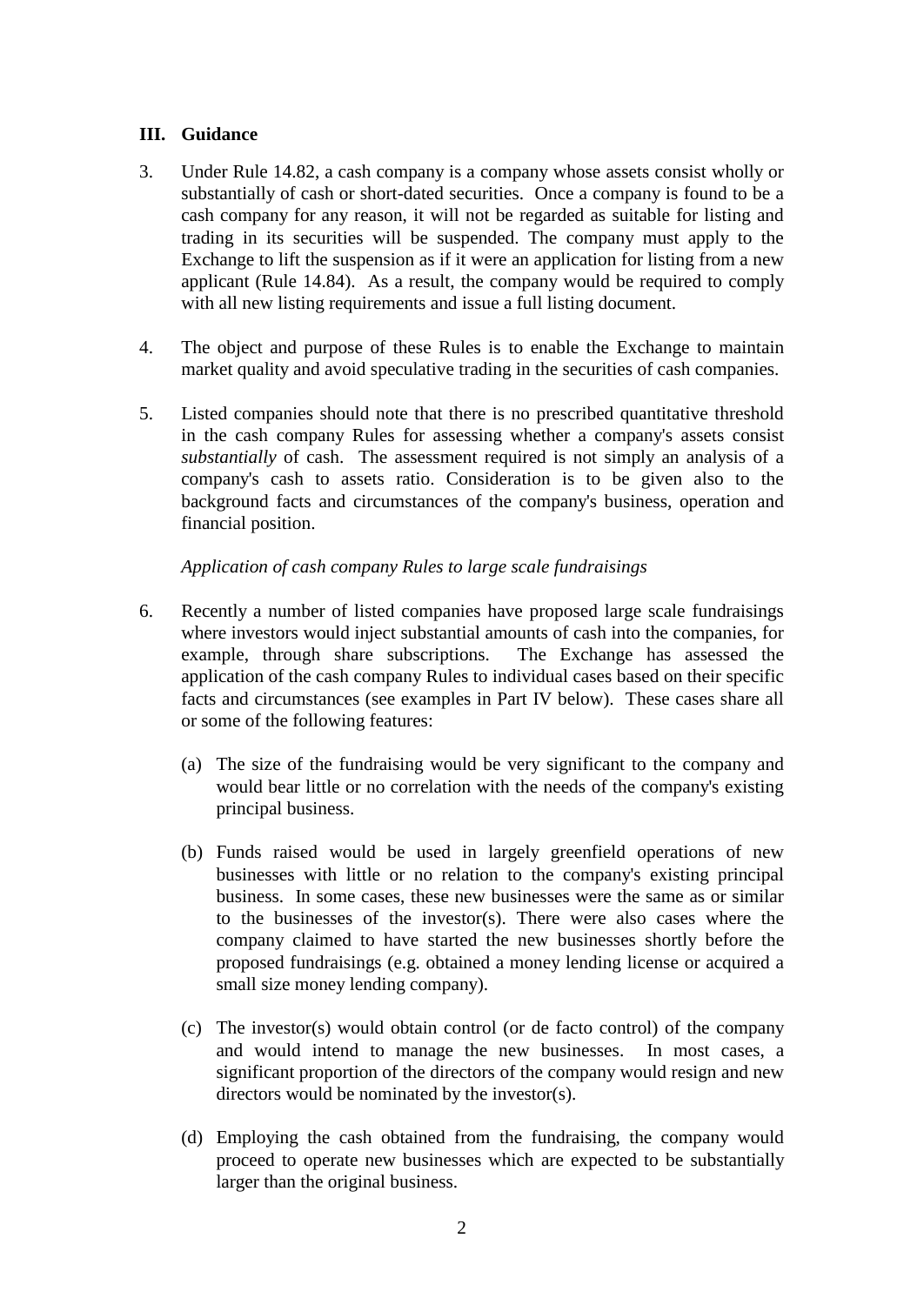- 7. In these cases, the Exchange considers that the proposed fundraisings would result in the companies' assets consisting substantially of cash upon completion. The facts of individual cases also suggested that the investors were in effect listing, through the listed company, new businesses which would not have otherwise met the new listing requirements as the lack of a track record would render these businesses unsuitable for listing.
- 8. The Exchange has also noted in some cases that the companies have tried to address the cash company concerns by providing further details about their business plans and/or signing agreements to commit the use of the cash proceeds. They took the view that these actions would allow them to exclude those cash proceeds to be utilized pursuant to such agreement from their cash position upon completion of the fundraisings. The Exchange does not agree. This is because, under the cash company Rules, the cash company assessment is made based on a company's cash balance as a result of the fundraisings and the situation as pertaining at the date of completion of the fundraising. The company cannot rely on the future intended use of proceeds, whether by way of legally binding agreement or otherwise, as a means of reducing the cash level at completion for the purpose of the rules. Once the company is considered to have its assets consisting substantially of cash, the Exchange is required to evaluate the business plans (including the intended use of proceeds) as if it were a new listing application.
- *9.* The Exchange believes that its current approach in applying the cash company Rules would not prohibit equity fundraisings by companies for legitimate business expansions. The expression of *wholly or substantially* in Rule 14.82 is understood as meaning *in the main* or *as of the greater part*. A company with less than half (50%) of its assets being cash as a result of a fundraising would not normally be regarded to have assets consisting wholly or substantially of cash under the rule. Nevertheless, if the Exchange considers that any fundraising, acquisition or other corporate action of the company in the future together with the current fundraising are a means to list new businesses that are not suitable for listing or otherwise circumvent the new listing requirements, the Exchange would impose additional requirements or conditions on such future arrangement(s).

#### *Consultation with the Exchange*

10. Rule 13.52(2)(c) requires announcements relating to cash companies to be prevetted by the Exchange. Listed companies who intend to undertake large scale fundraisings are encouraged to contact the Exchange at the earliest possible opportunity to seek guidance on the application of the cash company Rules in individual cases.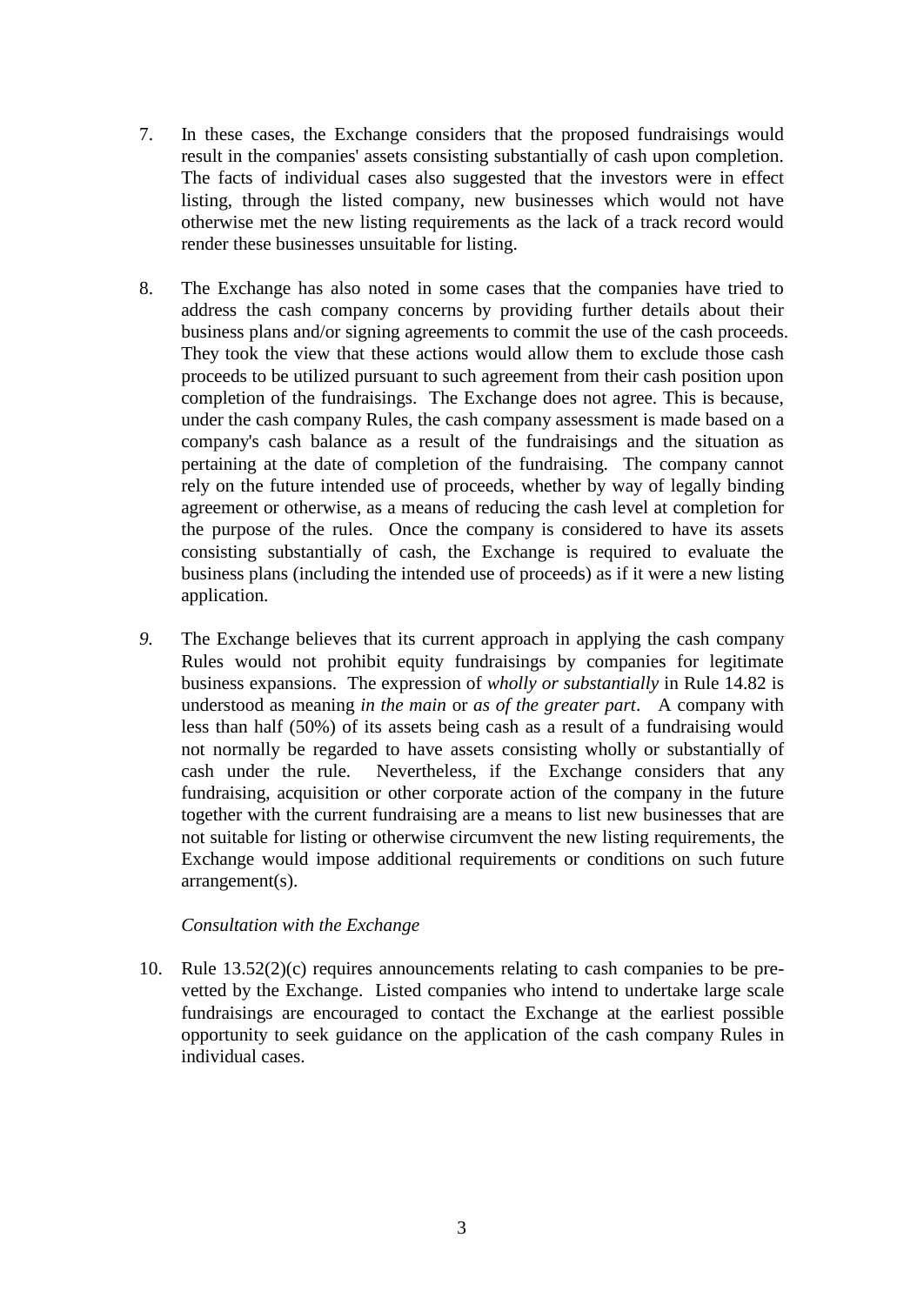## **III. Examples**

11. In each of the following two examples, the Exchange considers that should the listed company (Companies A or B, as the case may be) proceed to complete its proposed subscription, it would become a cash company and its business plans would be evaluated against the new listing requirements under Rule 14.84.

## Example 1

- 12. Company A is principally engaged in the garment business. It recorded revenue of about HK\$60 million and a net loss of about HK\$20 million in the latest financial year, and its total assets value was about HK\$100 million.
- 13. *The proposed subscription:* Company A signed subscription agreements to raise a total of HK\$400 million by issuing restricted convertible bonds<sup>1</sup> to subscribers:
	- Upon completion, over 85% of the company's assets would consist of cash. The proceeds from the subscriptions would be mostly used to develop a new mobile game business.
	- Assuming full conversion of the bonds, the conversion shares would represent about 4 times of the company's existing issued shares, and the major subscriber would hold more than 60% of the company's shares as enlarged by the conversion shares.

The major subscriber is an entrepreneur.

- 14. After signing the subscription agreements, Company A acquired a newly set up company engaged in distributing and marketing mobile games. Taking this into account, Company A's cash would represent 65% of its total assets upon completion of the subscriptions.
- 15. *The Exchange's analysis:* The Exchange considers that the proposed subscriptions would render the company a cash company under the Rules:
	- (a) Under the proposal, the subscription amount is significant to the company and the cash level would be 65% of the company's total assets upon completion. The company's assets would comprise substantially of cash.

 $\frac{1}{1}$ Convertible bonds with a restriction from conversion to avoid triggering a change in control under the Code on Takeovers and Mergers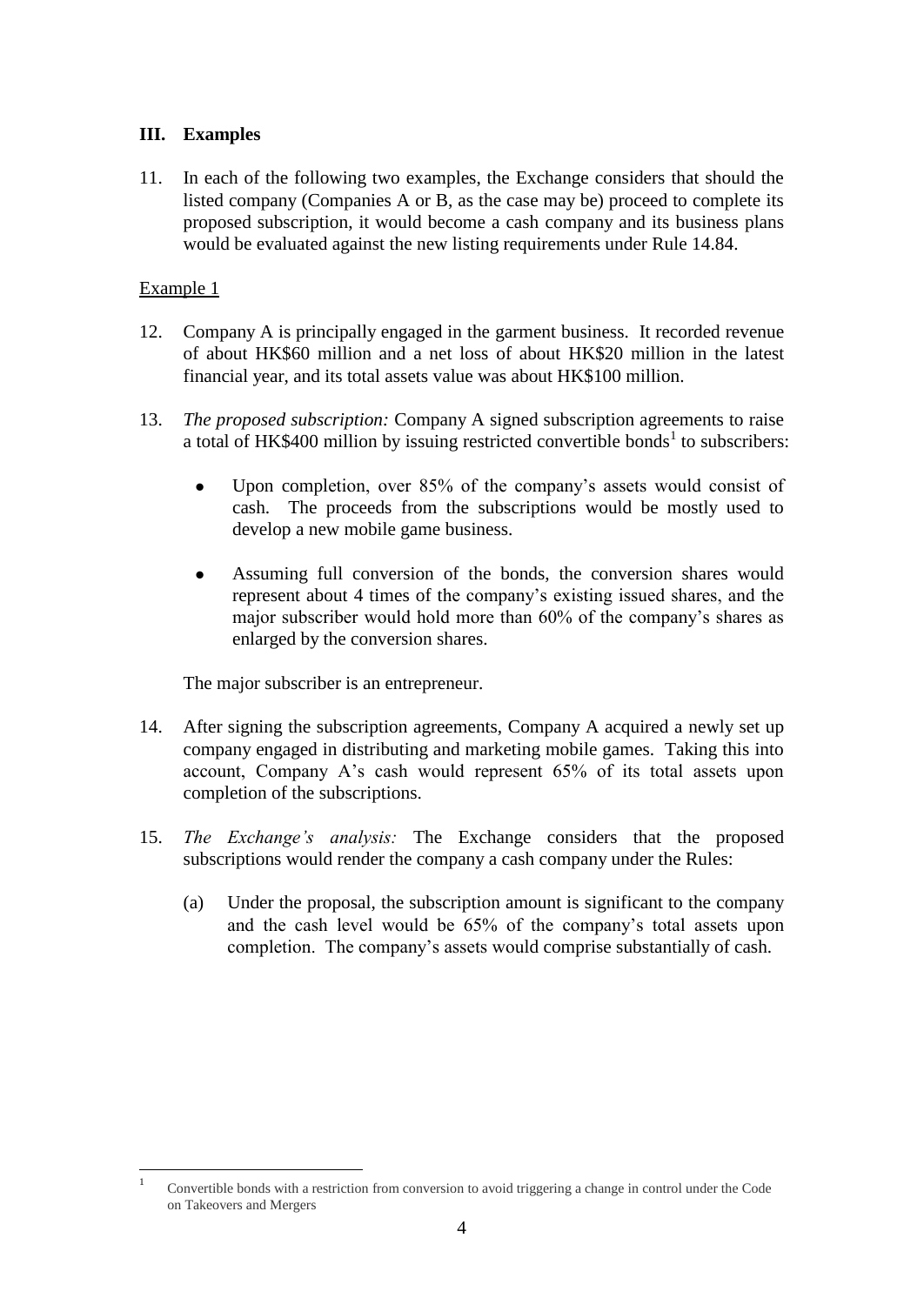- (b) The subscriptions would be a means to list a new business which is unsuitable for listing:
	- The company has been engaging in the garment business since listing. It acquired a company engaged in the mobile game business only after it signed the subscription agreements.
	- The subscription amount is significant to the company. It has no correlation, and is completely disproportionate, to the company's existing garment business. The proceeds would be used to develop and operate a new mobile game business that would be significant relative to the existing business after the subscription.
	- The company would in effect be a listed vehicle for the subscriber (who would acquire a de facto control of the company using the restricted convertible bonds) to develop and operate a new mobile game business which has no track record and does not meet the new listing requirements.

#### Example 2

- 16. Company B is principally engaged in the business of manufacturing toys. It recorded revenue of about HK\$200 million and a loss of HK\$38 million in the latest financial year, and its total assets value was about HK\$500 million.
- 17. Two months ago, Company B obtained a money lender licence in Hong Kong and commenced a money lending business.
- 18. *The proposed subscription:* Company B signed subscription agreements to raise HK\$1 billion by issuing shares to subscribers:
	- Upon completion, about 75% of its total assets would consist of cash. The proceeds from the subscriptions would be mostly used to develop the money lending business. In particular, Company B signed loan agreements to provide financial assistance of a total amount of HK\$900 million to several independent third parties. These agreements were subject to completion of the subscriptions.
	- The subscribers would hold about 55% of Company B's shares as enlarged by the new shares.

The major subscriber is a money lending company.